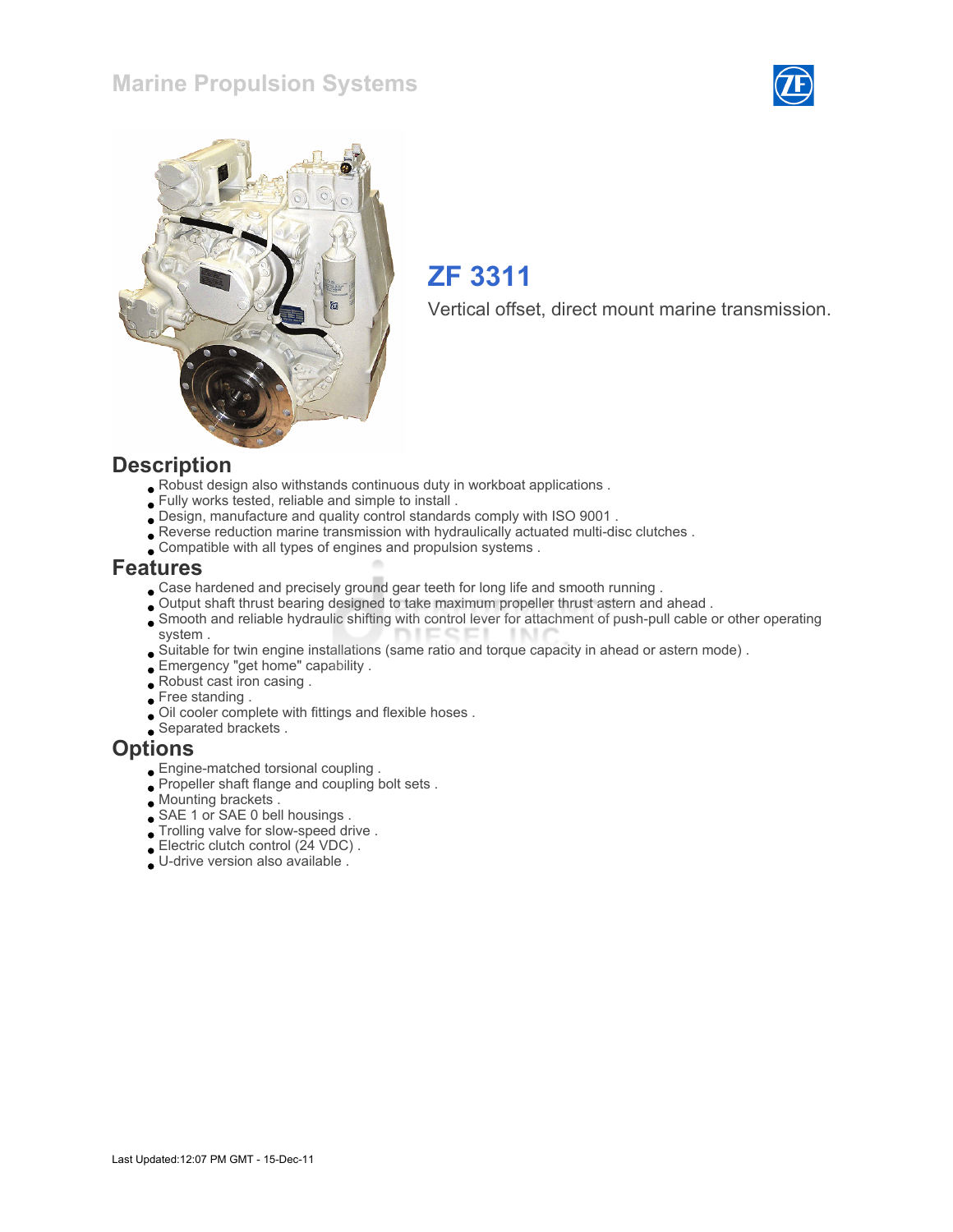

## Light Duty

| <b>RATIOS</b>                                                                     | MAX. | <b>TORQUE</b> | POWER/RPM                                        |    | <b>INPUT POWER CAPACITY</b> |    |           |    |    |    | MAX.<br><b>RPM</b> |
|-----------------------------------------------------------------------------------|------|---------------|--------------------------------------------------|----|-----------------------------|----|-----------|----|----|----|--------------------|
|                                                                                   | Nm   | ftlb          | kW                                               | hp | <b>kW</b>                   | hp | <b>kW</b> | hp | kW | hp |                    |
|                                                                                   |      | 2100 rpm      | 2300 rpm                                         |    | 2450 rpm                    |    |           |    |    |    |                    |
| $\boxed{ }$ 3.519*, 4.000, 4.478, 4.727*, 5.000 4825<br>$*$ Consider Order Detter |      |               | 3559 0.5052 0.6775 1061 1423 1162 1558 1238 1660 |    |                             |    |           |    |    |    | ່ 2600 I           |

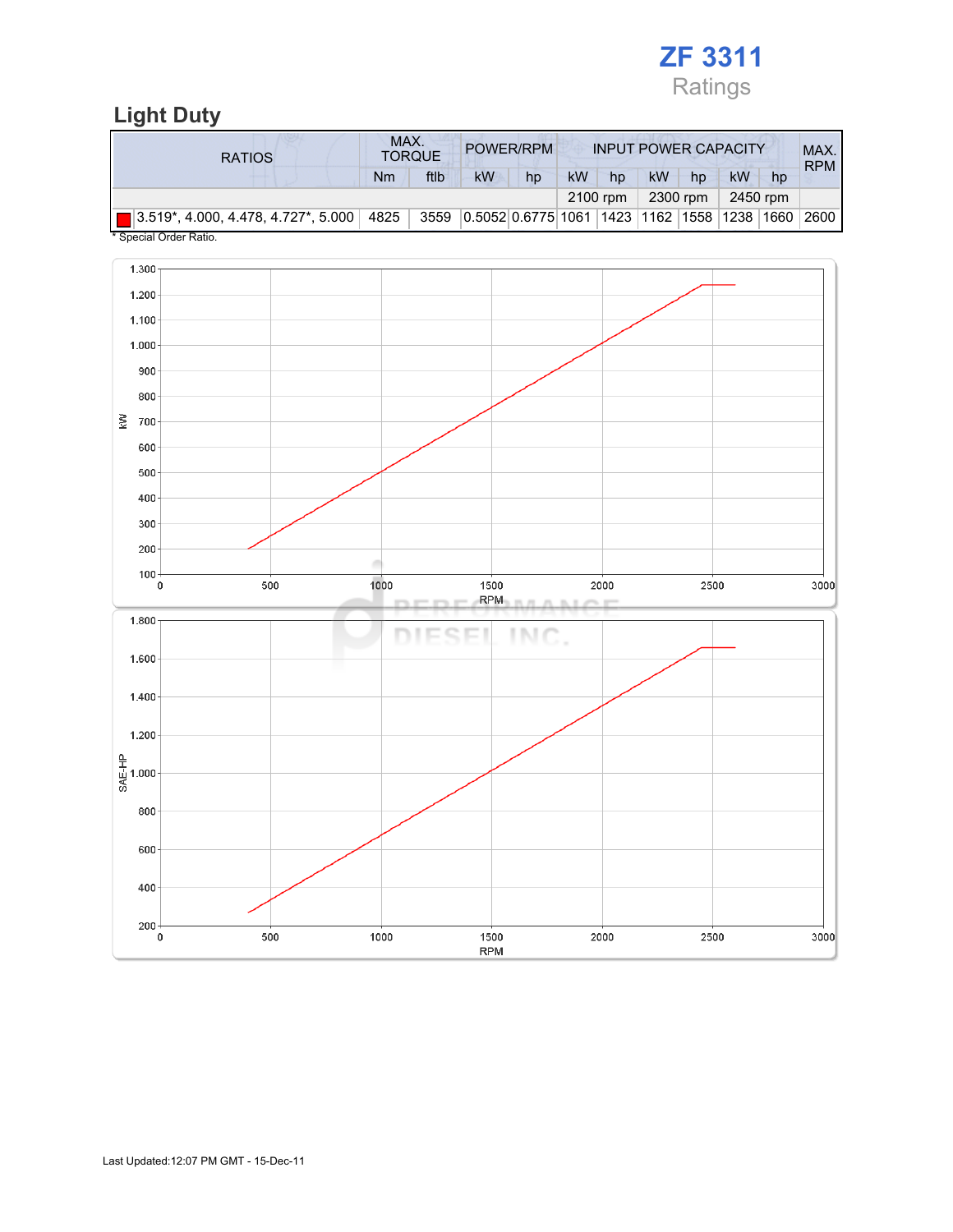## ZF 3311 Ratings

### Medium Duty

| <b>RATIOS</b>                                      | <b>MAX. TORQUE POWER/RPM</b> |      |    |    |           | <b>INPUT POWER CAPACITY</b> |    |    |                                               |            |  |
|----------------------------------------------------|------------------------------|------|----|----|-----------|-----------------------------|----|----|-----------------------------------------------|------------|--|
|                                                    | Nm                           | ftlb | kW | hp | <b>kW</b> | hp                          | kW | hp | kW<br>hp                                      | <b>RPM</b> |  |
|                                                    |                              |      |    |    |           |                             |    |    | 1800 rpm   2100 rpm   2250 rpm                |            |  |
| $\blacksquare$ 3.519*, 4.000, 4.478, 4.727*, 5.000 | 4005                         |      |    |    |           |                             |    |    | 2954 0.4194 0.5624 755 1012 881 1181 944 1265 | 2600       |  |

Special Order Ratio.

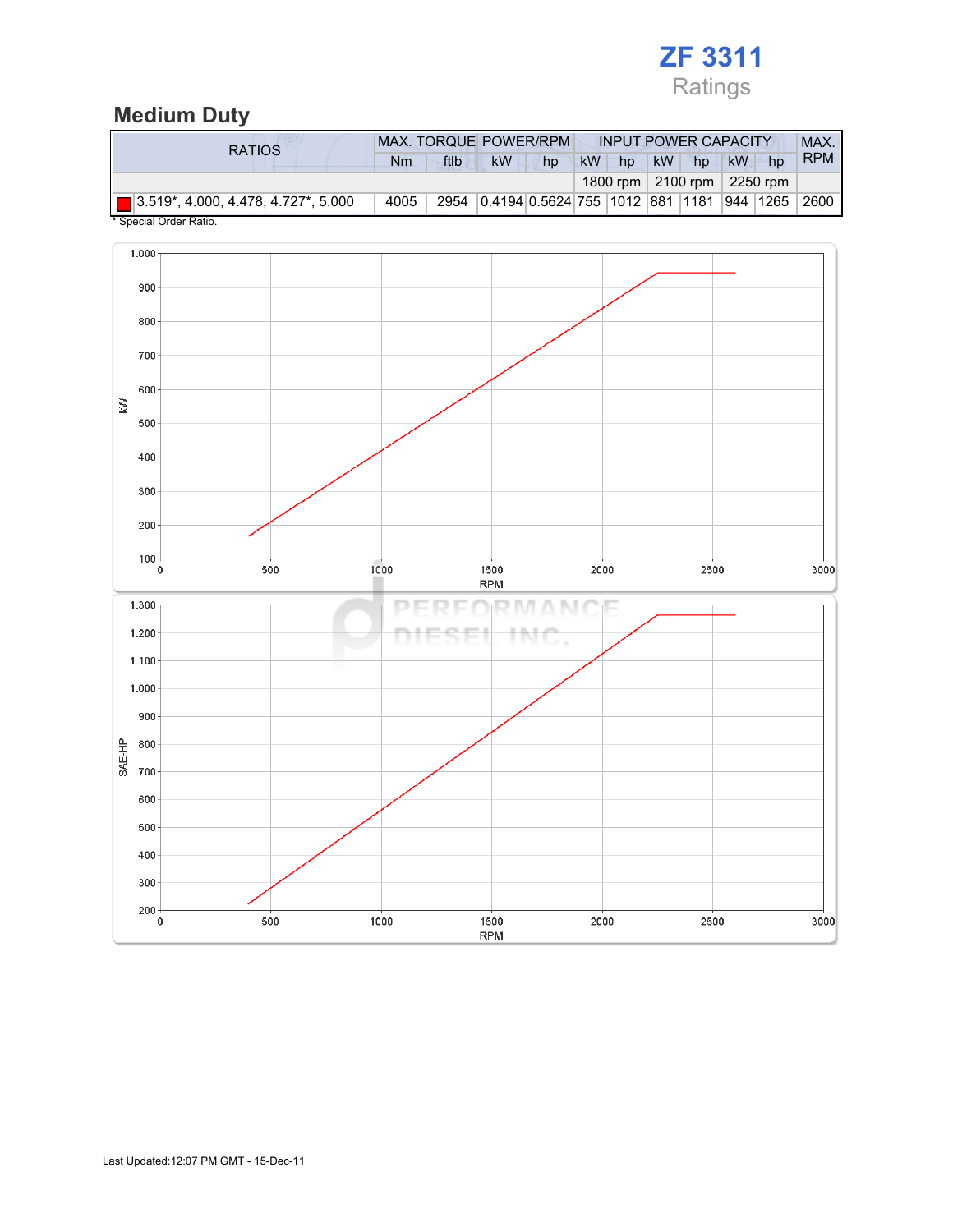## ZF 3311 Dimensions





| mm (inches) |                |                |  |                |                            |  |                                                                                                    |                |           |  |  |
|-------------|----------------|----------------|--|----------------|----------------------------|--|----------------------------------------------------------------------------------------------------|----------------|-----------|--|--|
|             | B <sub>1</sub> | B <sub>2</sub> |  | H <sub>2</sub> |                            |  | L2                                                                                                 | L <sub>3</sub> | Bell Hsq. |  |  |
|             |                |                |  |                |                            |  | 385 (15.2) 375 (14.8) 375 (14.8) 345 (13.6) 722 (28.4) 670 (26.4) 595 (23.4) 132 (5.20) 150 (5.90) |                |           |  |  |
|             |                | Weight kg (lb) |  |                | Oil Capacity Litre (US qt) |  |                                                                                                    |                |           |  |  |
|             |                | 850 (1,870)    |  |                | 36.0(38.2)                 |  |                                                                                                    |                |           |  |  |

## SAE Bell Housing Dimensions

| SAE No. |    |                         |    |  |                                                         |  | <b>Bolt Holes</b><br><b>Diameter</b><br>No. |    |  |
|---------|----|-------------------------|----|--|---------------------------------------------------------|--|---------------------------------------------|----|--|
|         | mm | $\overline{\mathsf{I}}$ | mm |  | mm                                                      |  |                                             | mm |  |
|         |    |                         |    |  | 647.7 25.5 679.45 26.75 711.2 28.0 16 13.49 17/32       |  |                                             |    |  |
|         |    |                         |    |  | 511.18 20.125 530.23 20.875 552.45 21.75 12 11.91 15/32 |  |                                             |    |  |

### Output Coupling Dimensions

|    |      |                   |          |  |  | <b>Bolt Holes</b>                                       |  |     |      |              |
|----|------|-------------------|----------|--|--|---------------------------------------------------------|--|-----|------|--------------|
|    |      |                   |          |  |  |                                                         |  | No. |      | Diameter (E) |
| mm | - in | $\blacksquare$ mm | in mm in |  |  | <sub>mm</sub>                                           |  |     | mm   |              |
|    |      |                   |          |  |  | 390   15.4   345   13.6   250   9.84   30.0   1.18   12 |  |     | 24.2 | 0.95         |